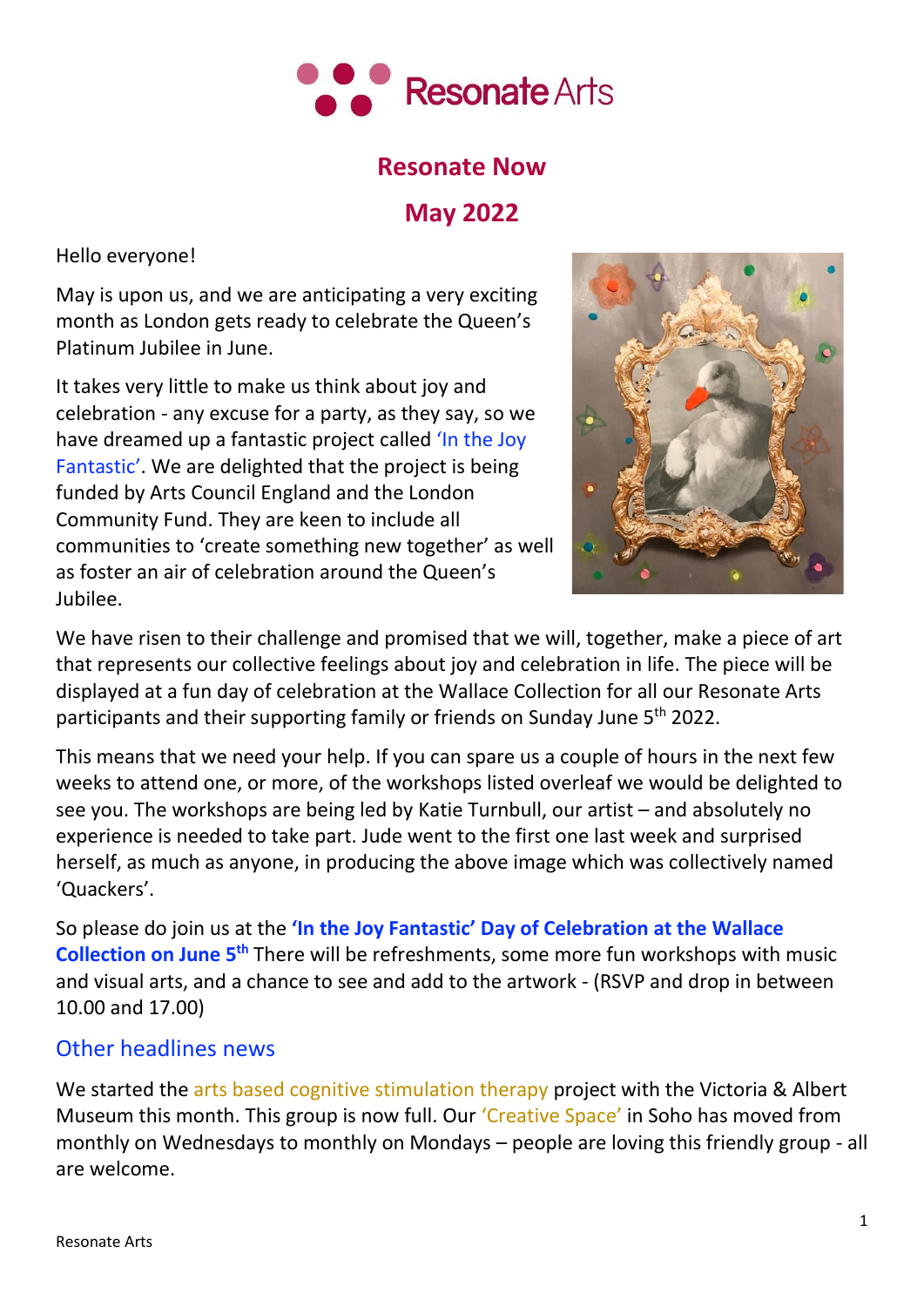Coming up in June join us for Opera for Thought with Opera Holland Park or for Music for Thought with Royal Academy of Music and Wigmore Hall. Please call us for more details.

### Our new faces

Welcome to Sam Curtis our new Director! Sam has worked 2 days with us in April and will be starting full time on 4 days a week, from May 17<sup>th</sup>. He is a visual artist who has



previously worked in both Kensington, Chelsea and Westminster. Sam comes with a wealth of arts management experience and knowledge of health and social care from his previous job at the Bethlem Gallery and he's brokered successful partnerships with world class arts organisations. Sam will be at the Wallace Collection on June 5<sup>th</sup> so do come and say 'hello' if you can.



And this is Katie Turnbull who is an experienced community artist working in digital and visual mediums. She has exhibited internationally and is also an art therapist. Katie comes from Sydney and lives in east London. You will meet Katie at the 'In the Joy Fantastic' workshops.

# Last, but not least, our older faces….





As always, do get in touch if you are interested in attending any of our events

Best Wishes,

Sam, Shelley, Katie and Jude

You can contact **Resonate Arts** on: 0300 030 7212 **or** [info@resonatearts.org](mailto:info@resonatearts.org)

Please be reminded that you can support Resonate Arts by shopping online with *easyfundraising*, which turns your shopping into free donations to our charity! You can also donate to us directly through Kindlink [https://bit.ly/3Fiqk0Q.](https://bit.ly/3Fiqk0Q) All donations are gratefully received and make a significant difference to our work.